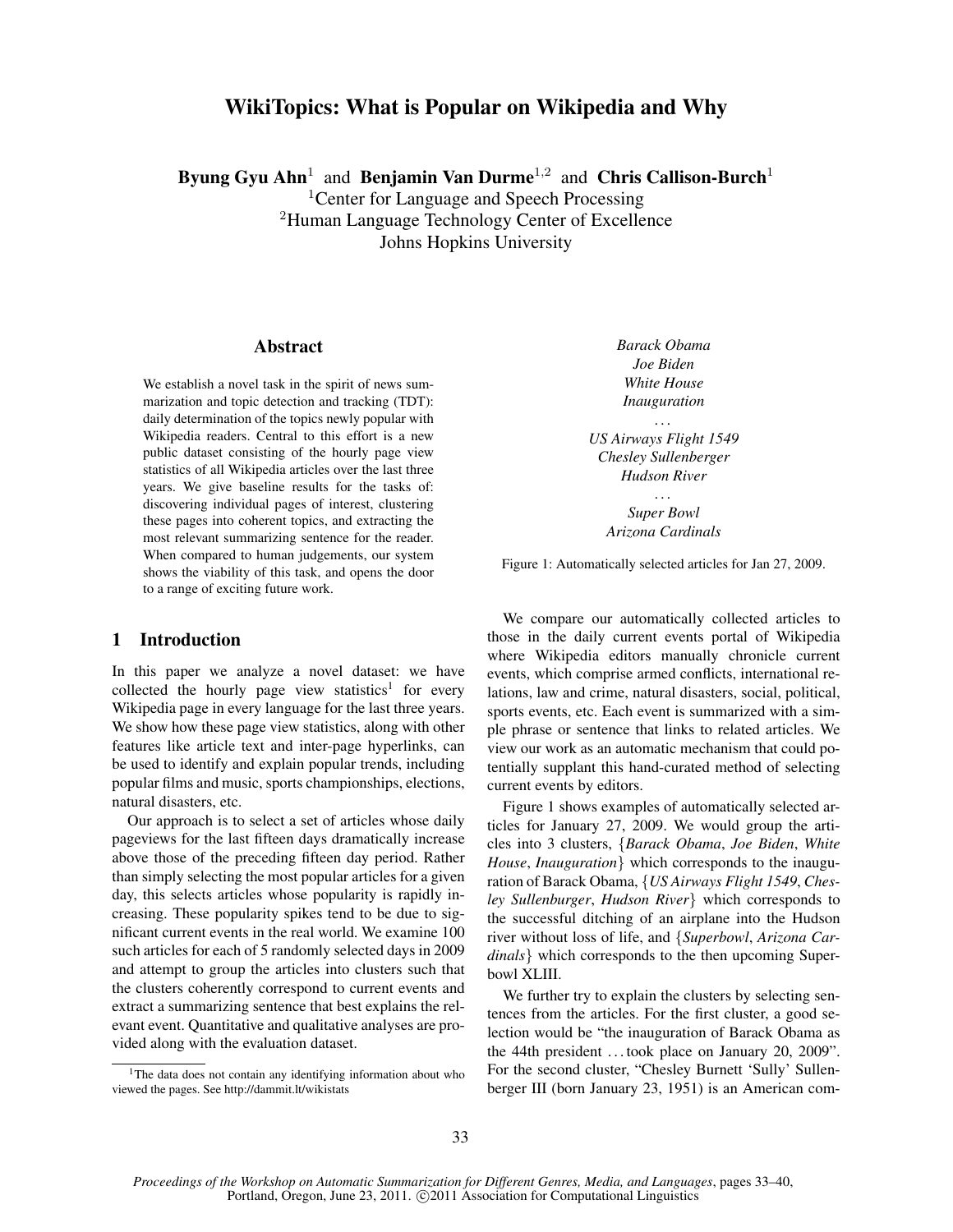mercial airline pilot, ..., who successfully carried out the emergency water landing of US Airways Flight 1549 on the Hudson River, offshore from Manhattan, New York City, on January 15, 2009,  $\dots$ " would be a nice summary, which also provides links to the other articles in the same cluster. For the third cluster, "Superbowl XLIII will feature the American Football Conference champion Pittsburgh Steelers (14-4) and the National Football Conference champion Arizona Cardinals (12-7) ." would be a good choice which delineates the association with *Arizona Cardinals*.

Different clustering methods and sentence selection features are evaluated and results are compared. Topic models, such as K-means (Manning et al., 2008) vector space clustering and latent Dirichlet allocation (Blei et al., 2003), are compared to clustering using Wikipedia's link structure. To select sentences we make use of NLP technologies such as coreference resolution, and named entity and date taggers. Note that the latest revision of each article on the day on which the article is selected is used in clustering and textualization to simulate the situation where article selection, clustering, and textualization are performed once every day.

Figure 2 illustrates the pipeline of our WikiTopics system: article selection, clustering, and textualization.

### 2 Article selection

We would like to identify an uptrend in popularity of articles. In an online encyclopedia such as Wikipedia, the pageviews for an article reflect its popularity. Following the Trending Topics software<sup>2</sup>, WikiTopics's articles selection algorithm determines each articles' monthly trend value as increase in pageviews within last 30 days. The monthly trend value  $t^k$  of an article k is defined as below:

$$
t^k = \sum_{i=1}^{15} d_i^k - \sum_{i=16}^{30} d_i^k
$$

where

 $d_i^k =$  daily pageviews  $i - 1$  days ago for an article  $k$ 

We selected 100 articles of the highest trend value for each day in 2009. We call the articles WikiTopics articles. We leave as future work other possibilities to determine the trend value and choose articles<sup>3</sup>, and only briefly discuss some alternatives in this section.

Wikipedia has a portal page called "current events", in which significant current events are listed manually by Wikipedia editors. Figure 3 illustrates spikes in



Figure 3: Pageviews for all the hand-curated articles related to the inauguration of Barack Obama. Pageviews spike on the same day as the event took place–January 20, 2009.

pageviews of the hand-curated articles related to the inauguration of Barack Obama, which shows clear correlation between the spikes and the day on which the relevant event took place. It is natural to contrast WikiTopics articles to this set of hand-curated articles. We evaluated WikiTopics articles against hand-curated articles as gold standard and had negative results with precision of 0.13 and recall of 0.28.

There are a few reasons for this. First, there are much fewer hand-curated articles than WikiTopics articles: 17,253 hand-selected articles vs 36,400<sup>4</sup> WikiTopics articles; so precision cannot be higher than 47%. Second, many of the hand-selected articles turned out to have very low pageviews: 6,294 articles (36.5%) have maximum daily pageviews less than 1,000 whereas WikiTopics articles have increase in pageviews of at least 10,000. It is extremely hard to predict the hand-curated articles based on pageviews. Figure 4 further illustrates hand-curated articles' lack of increase in pageviews as opposed to Wiki-Topics articles. On the contrary, nearly half of the handcurated articles have decrease in pageviews. For the handcurated articles, it seems that spikes in pageviews are an exception rather than a commonality. We therefore concluded that it is futile to predict hand-curated articles based on pageviews. The hand-curated articles suffer from low popularity and do not spike in pageviews often. Figure 5 contrasts the WikiTopics articles and the handcurated articles. The WikiTopics articles shown here do not appear in the hand-curated articles within fifteen days before or after, and vice versa. WikiTopics selected articles about people who played a minor role in the relevant event, recently released films, their protagonists, popular TV series, etc. Wikipedia editors selected articles about

<sup>2</sup>http://www.trendingtopics.org

<sup>3</sup>For example, one might leverage additional signals of real world events, such as Twitter feeds, etc.

<sup>&</sup>lt;sup>4</sup>One day is missing from our 2009 pageviews statistics.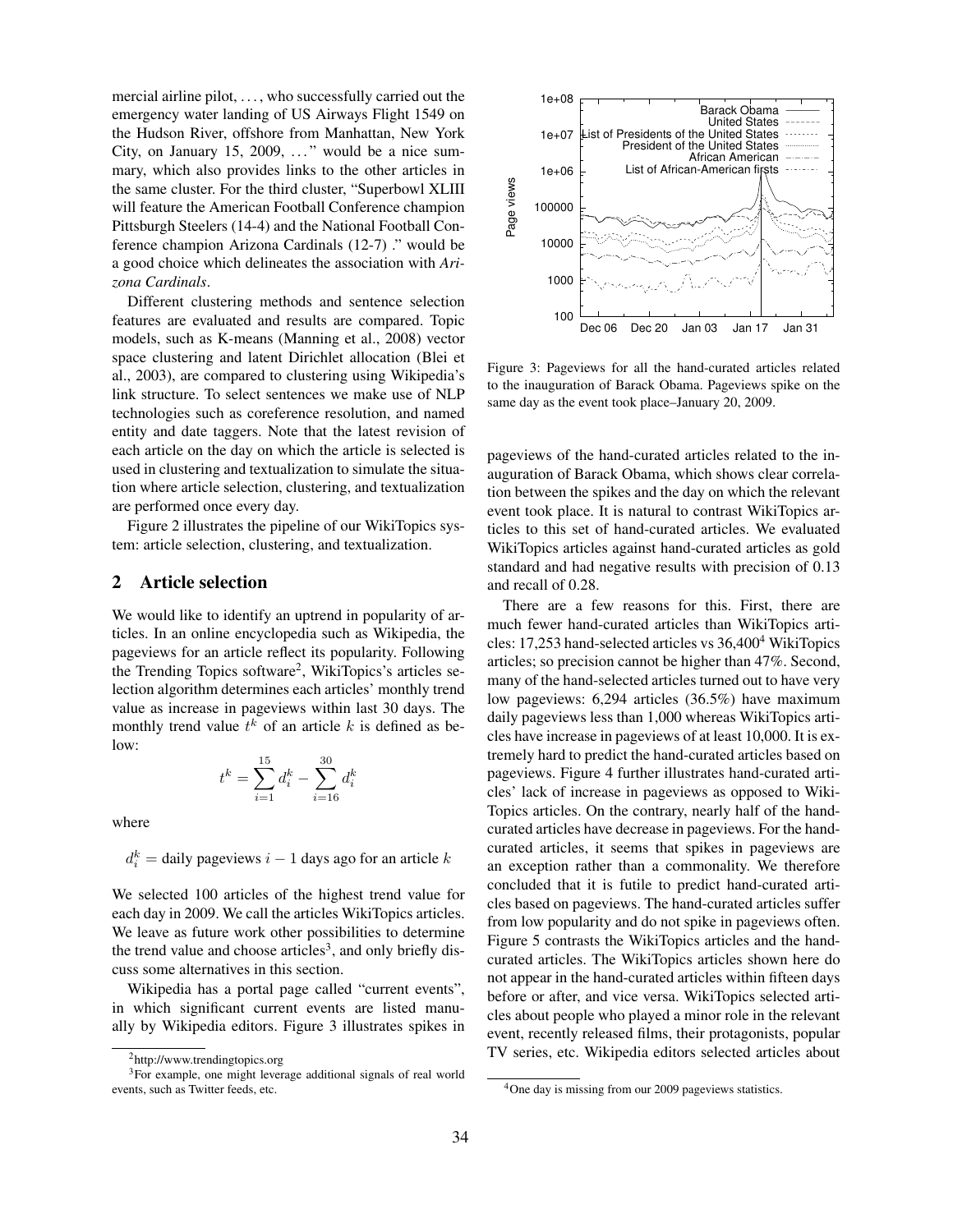

Figure 2: Process diagram: (a) Topic selection: select interesting articles based on increase in pageviews. (b) Clustering: cluster the articles according to relevant events using topic models or Wikipedia's hyperlink structure. (c) Textualization: select the sentence that best summarizes the relevant event.



Figure 4: Log ratio of the increase in pageviews:  $\log \sum_{i=1}^{15} d^{i} / \sum_{i=1}^{50}$ . Zero means no change in pageviews. WikiTopics articles show pageviews increase in a few orders of magnitude as opposed to hand-curated articles.

actions, things, geopolitical or organizational names in the relevant event and their event description mentions all of them.

For this paper we introduce the problem of topic selection along with a baseline solution. There are various viable alternatives to the monthly trend value. As one of them, we did some preliminary experiments with the daily trend value, which is defined by  $d_1^k - d_2^k$ , i.e. the difference of the pageviews between the day and the previous day: we found that articles selected using the daily trend value have little overlap–less than half the articles overlapped with the monthly trend value. Future work will consider the addition of sources other than pageviews, such as edit histories and Wikipedia category information, along with more intelligent techniques to combine these different sources.

### 3 Clustering

Clustering plays a central role to identify current events; a group of coherently related articles corresponds to a



Figure 5: Illustrative articles for January 27, 2009. WikiTopics articles here do not appear in hand-curated articles within fifteen days before or after, and vice versa. The hand-curated articles shown here are all linked from a single event "Florida hedge fund manager Arthur Nadel is arrested by the United States Federal Bureau of Investigation and charged with fraud."

current event. Clusters, in general, may have hierarchies and an element may be a member of multiple clusters. Whereas Wikipedia's current events are hierarchically compiled into different levels of events, we focus on flat clustering, leaving hierarchical clustering as future work, but allow multiple memberships.

In addition to clustering using Wikipedia's inter-page hyperlink structure, we experimented with two families of clustering algorithms pertaining to topic models: the K-means clustering vector space model and the latent Dirichlet allocation (LDA) probabilistic topic model. We used the Mallet software (McCallum, 2002) to run these topic models. We retrieve the latest revision of each article on the day that WikiTopics selected it. We strip unnecessary HTML tags and Wiki templates with mwlib<sup>5</sup> and split sentences with NLTK (Loper and Bird, 2002). Normalization, tokenization, and stop words removal were performed, but no stemming was performed. The unigram (bag-of-words) model was used and the number

<sup>5</sup>http://code.pediapress.com/wiki/wiki/mwlib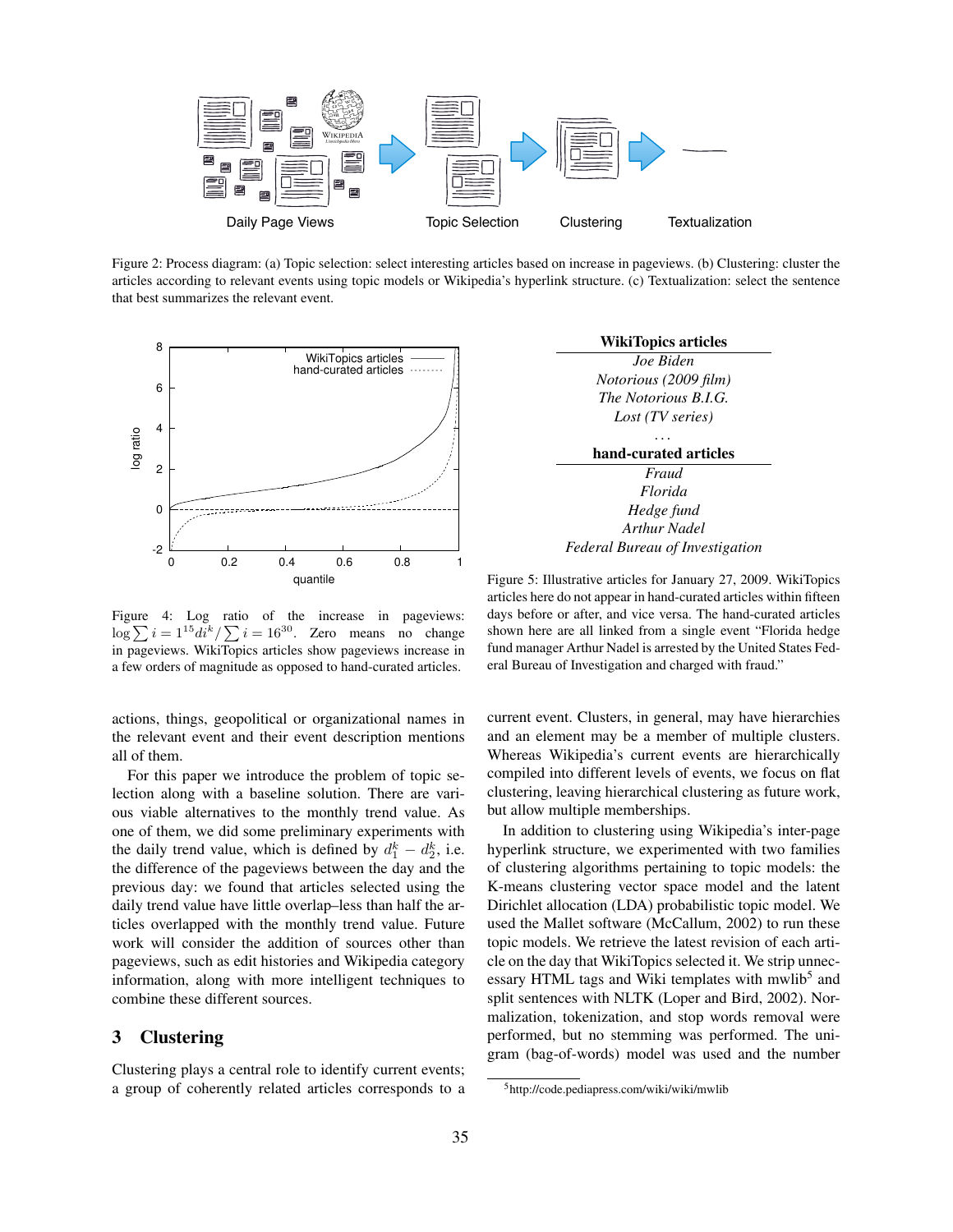| Test set       | # Clusters | $\overline{B}^3$ F-score |
|----------------|------------|--------------------------|
| Human-1        | 48.6       | $0.70 \pm 0.08$          |
| Human-2        | 50.0       | $0.71 \pm 0.11$          |
| Human-3        | 53.8       | $0.74 \pm 0.10$          |
| ConComp        | 31.8       | $0.42 \pm 0.18$          |
| OneHop         | 45.2       | $0.58 \pm 0.17$          |
| K-means tf     | 50         | $0.52 \pm 0.04$          |
| K-means tf-idf | 50         | $0.58 \pm 0.09$          |
| LDA            | 44.8       | $0.43 \pm 0.08$          |

Table 1: Clustering evaluation: F-scores are averaged across gold standard datasets. ConComp and OneHop are using the link structure. K-means clustering with tf-idf performs best. Manual clusters were evaluated against those of the other two annotators to determine inter-annotator agreement.

of clusters/topics  $K$  was set to 50, which is the average number of clusters in the human clusters<sup>6</sup>. For K-means, the common settings were used: tf and tf-idf weighting and cosine similarity (Allan et al., 2000). For LDA, we chose the most probable topic for each article as the cluster ID. Two different clustering schemes make use of the inter-page hyperlink structure: ConComp and OneHop. In these schemes, the link structure is treated as a graph, in which each page corresponds to a vertex and each link to an undirected edge. ConComp groups a set of articles that are connected together. OneHop chooses an article and groups a set of articles that are directly linked. The number of resulting clusters depends on the order in which you choose an article. To find the minimum or maximum number of such clusters would be computationally expensive. Instead of attempting to find the optimal number of clusters, we take a greedy approach and iteratively create clusters that maximize the central node connectivity, stopping when all nodes are in at least one cluster. This allows for singleton clusters.

Three annotators manually clustered WikiTopics articles for five randomly selected days. The three manual clusters were evaluated against each other to measure inter-annotator agreement, using the multiplicity  $B<sup>3</sup>$  metric (Amigó et al., 2009). Table 1 shows the results. The B<sup>3</sup> metric is an extrinsic clustering evaluation metric and needs a gold standard set of clusters to evaluate against. The multiplicity  $B<sup>3</sup>$  works nicely for overlapping clusters: the metric does not need to match cluster IDs and only considers the number of the clusters that a pair of data points shares. For a pair of data points  $e$  and  $e'$ , let  $C(e)$  be the set of the test clusters that e belongs to, and  $L(e)$  be the set of e's gold standard clusters. The multi-



Figure 6: Examples of clusters: K-means clustering on the articles of January 27, 2009 and May 12, 2009. The centroid article for each cluster, defined as the closest article to the center of the cluster in vector space, is in bold.

plicity  $B^3$  scores are evaluated as follows:

$$
Prec(e, e') = \frac{\min(|C(e) \cap C(e')|, |L(e) \cap L(e')|)}{|C(e) \cap C(e')|}
$$
  
Recall(*e, e'*) = 
$$
\frac{\min(|C(e) \cap C(e')|, |L(e) \cap L(e')|)}{|L(e) \cap L(e')|}
$$

 $|L(e) \cap L(e')|$ 

The overall  $B<sup>3</sup>$  scores are evaluated as follows:

$$
\text{Prec} = \text{Avg}_e \text{Avg}_{e'.C(e) \cap C(e') \neq 0} \text{Prec}(e, e')
$$
  
Recall = 
$$
\text{Avg}_e \text{Avg}_{e'.L(e) \cap L(e') \neq 0} \text{Recall}(e, e')
$$

The inter-annotator agreement in the  $B<sup>3</sup>$  scores are in the range of 67%–74%. K-means clustering performs best, achieving 79% precision compared to manual clustering. OneHop clustering using the link structure achieved comparable performance. LDA performed significantly worse, comparable to ConComp clustering.

Clustering the articles according to the relevance to recent popularity is not trivial even for humans. In Wiki-Topics articles for February 10, 2009, *Journey (band)* and *Bruce Springsteen* may seem to be relevant to *Grammy Awards*, but in fact they are relevant on this day because they performed the halftime show at the *Super Bowl*. Kmeans fails to recognize this and put them into the cluster of *Grammy Awards*, while ConComp merged *Grammy Awards* and *Super Bowl* into the same cluster. OneHop kept the two clusters intact and benefited from putting *Bruce Springsteen* into both the clusters. LDA clustering does not have such a benefit; its performance might have suffered from our allowing only a single membership for an article. Clustering using the link structure performs comparably with other clustering algorithms without using topic models. It is worth noting that there are a few "octopus" articles that have links to many articles. The *United States* on January 27, 2009 was disastrous, with its links to 58 articles, causing ConComp clustering to group 89 articles into a single cluster. OneHop clustering's condition that groups only articles that are one hop away alleviates the issue and it also benefited from putting an article into multiple clusters.

 $6K=50$  worked reasonably well for the most cases. We are planning to explore a more principled way to set the number.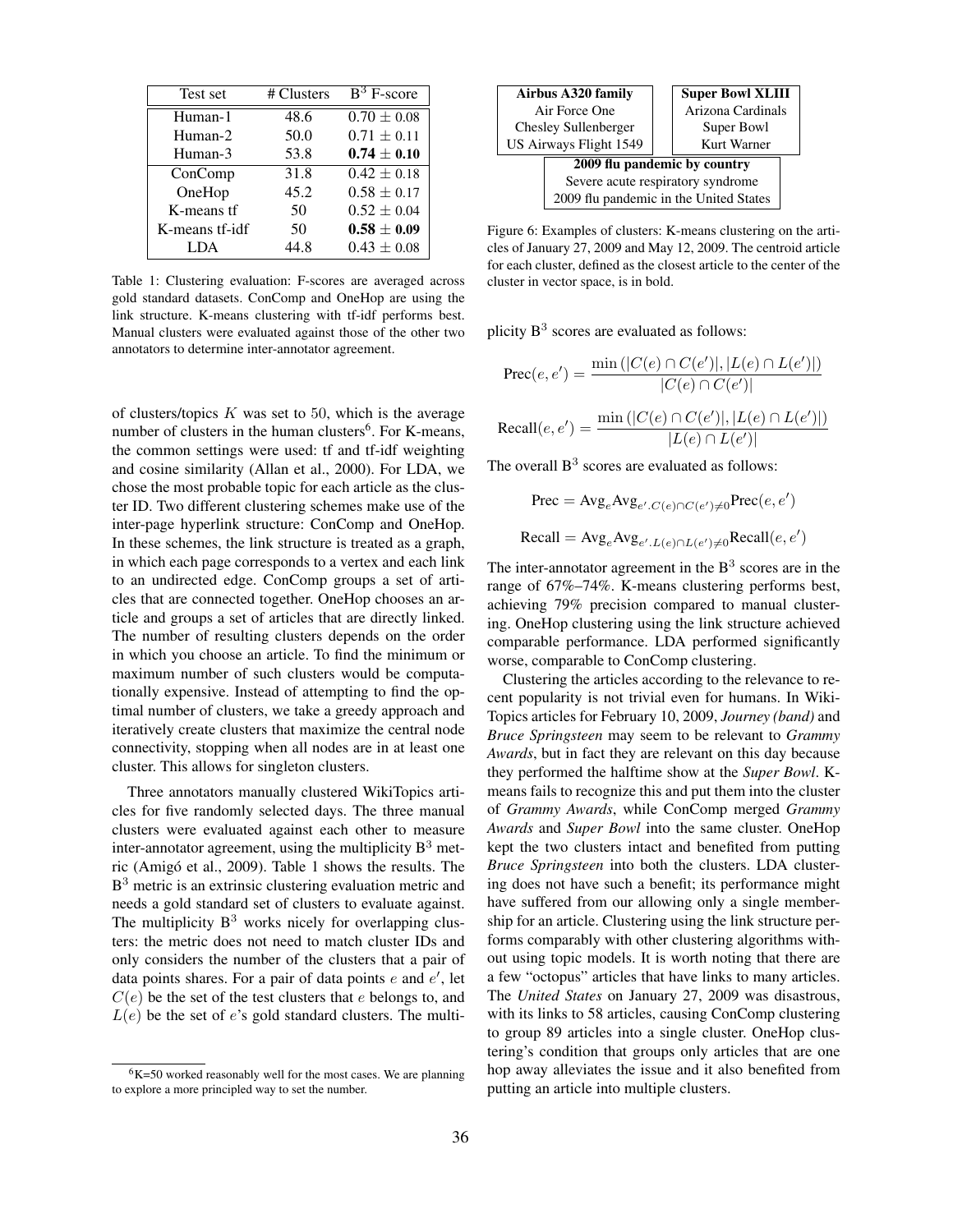To see if external source help better clustering, we explored the use of news articles. We included the news articles that we crawled from various news websites into the same vector space as the Wikipedia articles, and ran K-means clustering with the same settings as before. For each day, we experimented with news articles within different numbers of past days. The results did not show significant improvement over clustering without external news articles. This needs further investigation<sup>7</sup>.

# 4 Textualization

We would like to generate textual descriptions for the clustered articles to explain why they are popular and what current event they are relevant to. We started with a two-step approach similar to multi-document extractive summarization approaches (Mckeown et al., 2005). The first step is sentence selection; we extract the best sentence that describes the relevant event for each article. The second step is combining the selected sentences of a cluster into a coherent summary. Here, we focus on the first step of selecting a sentence and evaluate the selected sentences. The selected sentences for each cluster are then put together without modification, where the quality of generated summary mainly depends on the extracted sentences at the first step. We consider each article separately, using as features only information such as date expressions and references to the topic of the article. Future work will consider sentence extraction, aware of the related articles in the same cluster, and better summarization techniques, such as sentence fusion or paraphrasing.

We preprocess the Wikipedia articles using the Serif system (Boschee et al., 2005) for date tagging and coreference resolution. The identified temporal expressions are in various formats such as exact date ("February 12, 1809"), a season ("spring"), a month ("December 1808"), a date without a specific year ("November 19"), and even relative time ("now", "later that year", "The following year"). Some examples are shown in Figure 7. The entities mentioned in a given article are compiled into a list and the mentions of each entity, including pronouns, are linked to the entity as a coreference chain. Some examples are shown in Figure 9.

In our initial scheme, we picked the first sentence of each article because the first sentence is usually an overview of the topic of the article and often relevant to the current event. For example, a person's article often has the first line with one's recent achievement or death. An article about an album or a film often begins with the release date. We call this First.

| February 12, 1809 | September            |  |  |
|-------------------|----------------------|--|--|
| 1860              | Later that year      |  |  |
| now               | November 19          |  |  |
| the 17th century  | that same month      |  |  |
| some time         | The following winter |  |  |
| December 1808     | The following year   |  |  |
| 34 years old      | April 1865           |  |  |
| spring            | late 1863            |  |  |

Figure 7: Selected examples of temporal expressions identified by Serif from 247 such date and time expressions extracted from the article *Abraham Lincoln*.

We also picked the sentence with the most recent date to the day on which the article was selected. Dates in the near future are considered in the same way as the recent dates. Dates may appear in various formats, so we make a more specific format take precedence, i.e. "February 20, 2009" is selected over vaguer dates such as "February 2009" or "2009". We call this scheme Recent.

As the third scheme, we picked the sentence with the most recent date among those with a reference to the article's title. The reasoning behind this is if the sentence refers to the title of the article, it is more likely to be relevant to the current event. We call this scheme Self.

After selecting a sentence for each cluster, we substitute personal pronouns in the sentence with their proper names. This step enhances readability of the sentence, which often refers to people by a pronoun such as "he", "his", "she", or "her'. The examples of substituted proper names appear in Figure 9 in bold. The Serif system classifies which entity mentions are proper names for the same person, but choosing the best name among the names is not a trivial task: proper names may vary from *John* to *John Kennedy* to *John Fitzgerald "Jack" Kennedy*. We choose the most frequent proper name.

For fifty randomly chosen articles over the five selected days, two annotators selected the sentences that best describes why an article gained popularity recently, among 289 sentences per each article on average from the article text. For each article, annotators picked a single best sentence, and possibly multiple alternative sentences. If there is no such single sentence that best describes a relevant event, annotators marked none as the best sentence and listed alternative sentences that partially explain the relevant event. The evaluation results for all the selection schemes are shown in Table 2. To see inter-annotator agreement, two annotators' selections were evaluated against each other. The other selection schemes are evaluated against both the two annotators' selection and their scores in the table are averaged across the two. The precision and recall score for best sentences are determined by evaluating a scheme's selection of the

 $7$ News articles tend to group with other news articles. We are currently experimenting with different filtering and parameters. Also note that we only experimented with all news articles on a given day. Clustering with selective news articles might help.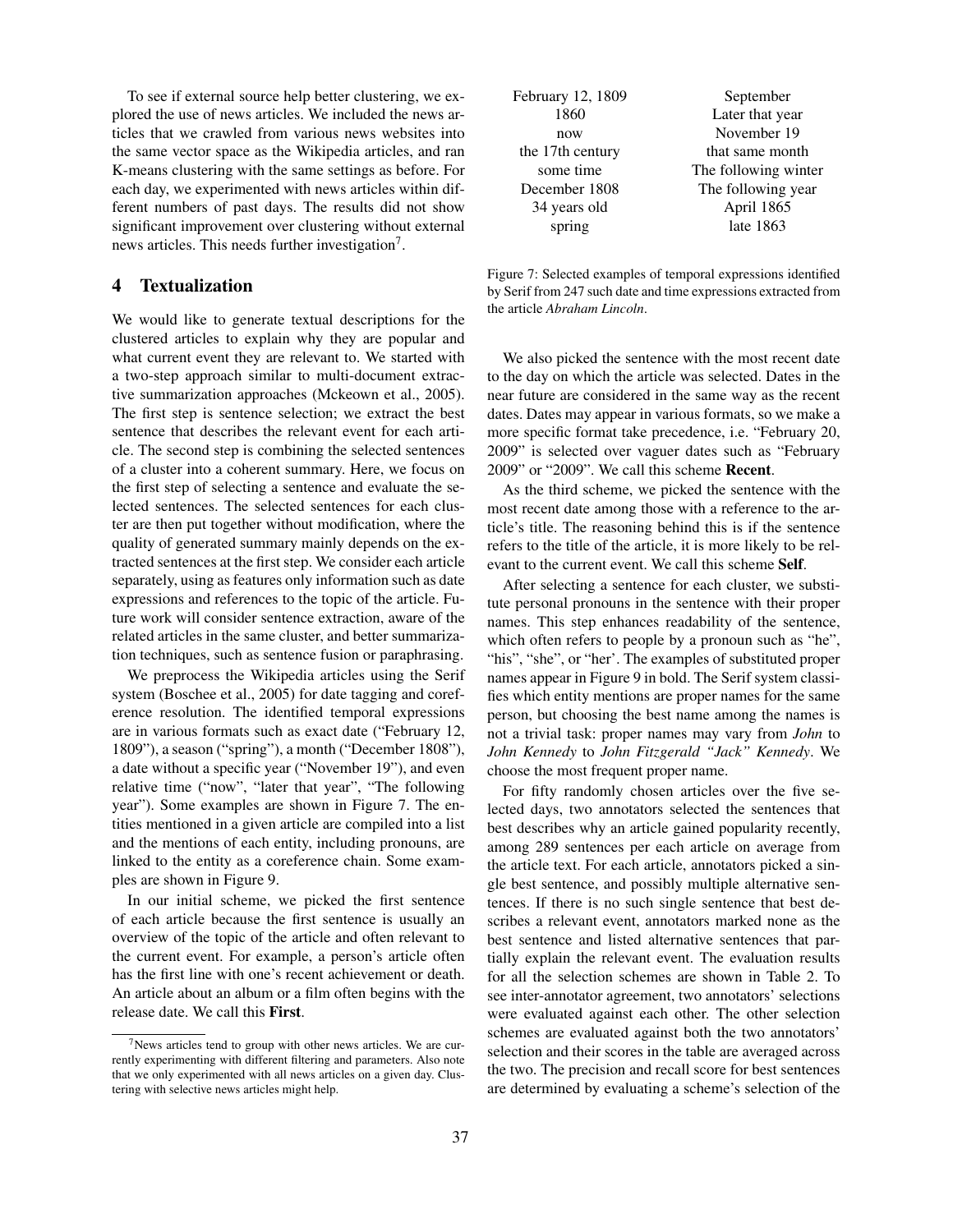### 2009-01-27: *Inauguration of Barack Obama*

Gold: The inauguration of Barack Obama as the forty-fourth President of the United States took place on January 20, 2009.

Alternatives: 1. The inauguration, with a record attendance for any event held in Washington, D.C., marked the commencement of the four-year term of Barack Obama as President and Joseph Biden as Vice President. 2. With his inauguration as President of the United States, Obama became the first African American to hold the office and the first President born in Hawaii. 3. Official events were held in Washington, D.C. from January 18 to 21, 2009, including the We Are One: The Obama Inaugural Celebration at the Lincoln Memorial, a day of service on the federal observance of the Martin Luther King, Jr. Day, a "Kids' Inaugural: We Are the Future" concert event at the Verizon Center, the inaugural ceremony at the U.S. Capitol, an inaugural luncheon at National Statuary Hall, a parade along Pennsylvania Avenue, a series of inaugural balls at the Washington Convention Center and other locations, a private White House gala and an inaugural prayer service at the Washington National Cathedral.

First: The inauguration of Barack Obama as the forty-fourth President of the United States took place on January 20, 2009.

Recent: On January 22, 2009, a spokesperson for the Joint Committee on Inaugural Ceremonies also announced that holders of blue, purple and silver tickets who were unable to enter the Capitol grounds to view the inaugural ceremony would receive commemorative items.

Self: On January 21, 2009, President Obama, First Lady Michelle Obama, Vice President Biden and Dr. Jill Biden attended an inaugural prayer service at the Washington National Cathedral.

#### 2009-02-10: *February 2009 Great Britain and Ireland snowfall*

Gold: The snowfall across Great Britain and Ireland in February 2009 is a prolonged period of snowfall that began on 1 February 2009.

Alternative: Many areas experienced their largest snowfall levels in 18 years.

First: The snowfall across Great Britain and Ireland in February 2009 is a prolonged period of snowfall that began on 1 February 2009. Recent: BBC regional summary - 4 February 2009

Self: The snowfall across Great Britain and Ireland in February 2009 is a prolonged period of snowfall that began on 1 February 2009.

#### 2009-04-19: *Wilkins Sound*

Gold: On 5 April 2009 the thin bridge of ice to the Wilkins Ice Shelf off the coast of Antarctica splintered, and scientists expect it could cause the collapse of the Shelf.

Alternatives: 1. There are reports the shelf has exploded into hundreds of small ice bergs. 2. On 5 April 2009, the ice bridge connecting part of the ice shelf to Charcot Island collapsed.

First: Wilkins Sound is a seaway in Antarctica that is largely occupied by the Wilkins Ice Shelf.

Recent: On 5 April 2009 the thin bridge of ice to the Wilkins Ice Shelf off the coast of Antarctica splintered, and scientists expect it could cause the collapse of the Shelf.

Self: On 25 March 2008 a chunk of the Wilkins ice shelf disintegrated, putting an even larger portion of the glacial ice shelf at risk.

Figure 8: Sentence selection: First selects the first sentence, and often fails to relate the current event. Recent tend to pinpoint the exact sentence that describes the relevant current event, but fails when there are several sentences with a recent temporal expression. Self helps avoid sentences that does not refer to the topic of the article, but suffers from errors propagated from coreference resolution.

### 2009-01-27: *Barack Obama*

Before: He was inaugurated as President on January 20, 2009. After: *Obama* was inaugurated as President on January 20, 2009.

Coref: {Barack Hussein Obama II (brk hsen obm; born August 4,, Barack Obama, Barack Obama as the forty-fourth President, Barack Obama, Sr. , Crain's Chicago Business naming Obama, Michelle Obama, Obama, Obama in Indonesian, Senator Obama,}

#### 2009-02-10: *Rebirth (Lil Wayne album)*

Before: He also stated the album will be released on April 7, 2009.

After: Lil Wayne also stated the album will be released on April 7, 2009.

Coref: {American rapper Lil Wayne, Lil Wayne, Wayne}

### 2009-04-19: *Phil Spector*

Before: His second trial resulted in a conviction of second degree murder on April 13, 2009.

After: *Spector's* second trial resulted in a conviction of second degree murder on April 13, 2009.

Coref: {Mr. Spector, Phil Spector, Phil Spector" The character of Ronnie "Z, Spector, Spector-, Spector (as a producer), Spector himself, Spector of second-degree murder, Spector, who was conducting the band for all the acts,, Spektor, wife Ronnie Spector}

### 2009-05-12: *Eminem*

Before: He is planning on releasing his first album since 2004, Relapse, on May 15, 2009.

After: *Eminem* is planning on releasing his first album since 2004, Relapse, on May 15, 2009.

Coref: {Eminem, Marshall Bruce Mathers, Marshall Bruce Mathers III, Marshall Bruce Mathers III (born October 17,, Mathers}

#### 2009-10-12: *Brett Favre*

Before: He came out of retirement for the second time and signed with the Minnesota Vikings on August 18, 2009.

After: *Favre* came out of retirement for the second time and signed with the Minnesota Vikings on August 18, 2009.

Coref: {Bonita Favre, Brett Favre, Brett Lorenzo Favre, Brett's father Irvin Favre, Deanna Favre, Favre, Favre,, Favre (ISBN 978-1590710364) which discusses their personal family and Green Bay Packers family, Irvin Favre, Southern Miss. Favre, the Brett Favre, The following season Favre, the jersey Favre}

Figure 9: Pronoun replacement: Personal pronouns are substituted with their proper names, which are *italicized*. The coreference chain for the entity is also shown; our method correctly avoids names wrongly placed in the chain. Note that unlike the other sentences, the last one is not related to the current event, Brett Favre's victory against Green Bay Packers.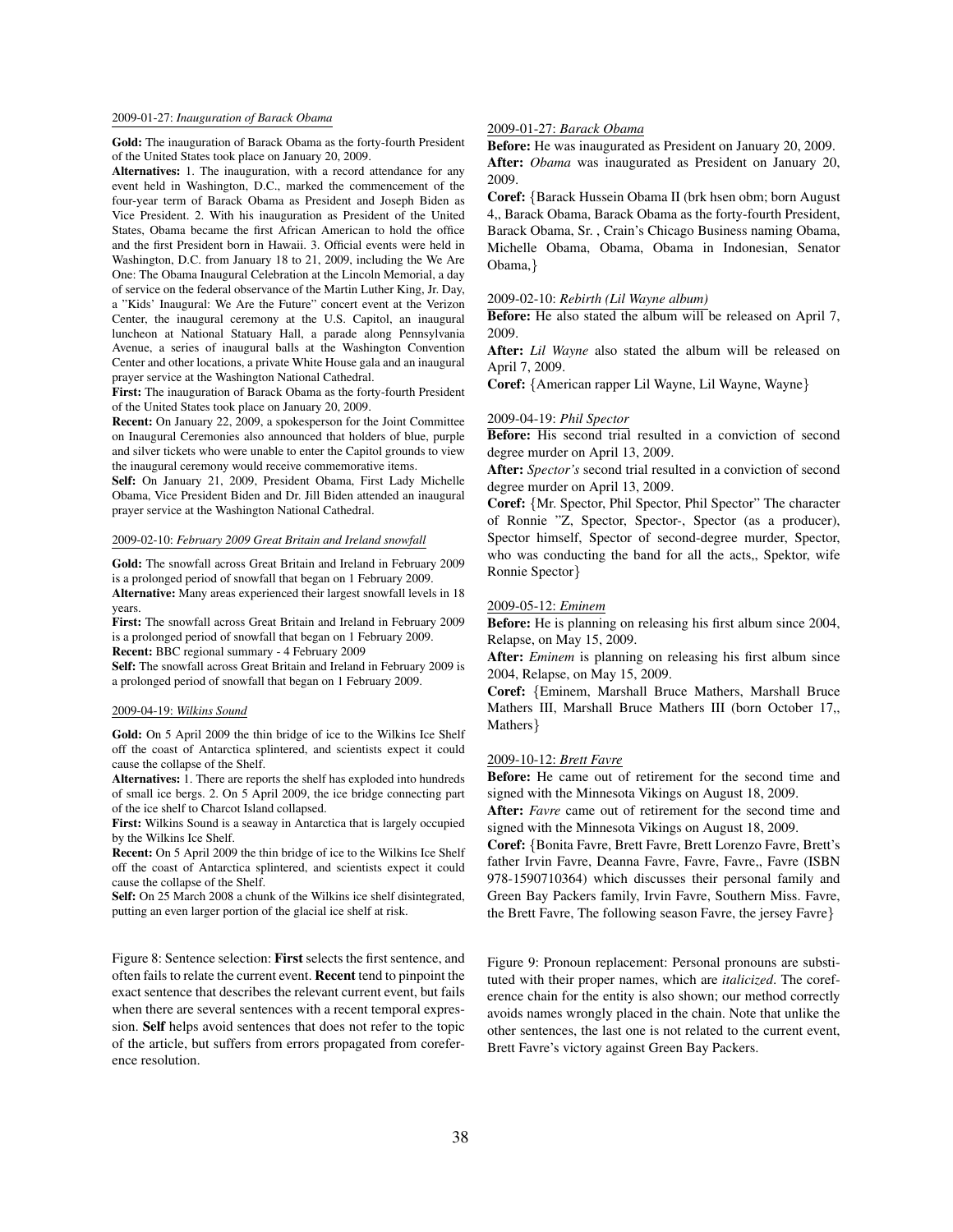|               | Single best |        | <b>Alternatives</b> |        |
|---------------|-------------|--------|---------------------|--------|
| Scheme        | Precision   | Recall | Precision           | Recall |
| Human         | 0.50        | 0.55   | 0.85                | 0.75   |
| First         | 0.14        | 0.20   | 0.33                | 0.40   |
| Recent        | 0.31        | 0.44   | 0.51                | 0.60   |
| Self          | 0.31        | 0.36   | 0.49                | 0.48   |
| Self fallback | 0.33        | 0.46   | 0.52                | 0.62   |

Table 2: Textualization: evaluation results of sentence selection schemes. Self fallback scheme first tries to select the best sentence as the Self scheme, and if it fails to select one it falls back to the Recent scheme.

best sentences against a gold standard's selection. To evaluate alternative sentences, precision is measured as the fraction of articles where the test and gold standard selections overlap (share at least one sentence), compared to the total number of articles that have at least one sentence selected according to the test set. Recall is defined by instead dividing by the number of articles that have at least one sentence selected in the gold standard.

The low inter-annotator agreement for selecting the best sentence shows the difficulty of the task. However, when their sentence selection is evaluated by allowing multiple alternative gold standard sentences, the agreement is higher. It seems that there are a set of articles for which it is easy to pick the best sentence that two annotators and automatic selection schemes easily agree on, and another set of articles for which it is difficult to find such a sentence. In the *easier* articles, the best sentence often includes a recent date expression, which is easily picked up by the Recent scheme. Figure 8 illustrates such cases. In the more difficult articles, there are no such sentences with recent dates. *X2 (film)* is such an example; it was released in 2003. The release of the prequel *X-Men Origins: Wolverine* in 2009 renewed its popularity and the *X2 (film)* article still does not have any recent dates. There is a more subtle case: the article *Farrah Fawcett* includes many sentences with recent dates in a section, which describes the development of a recent event. It is hard to pinpoint the best one among them.

Sentence selection heavily depends on other NLP components, so errors in them could result in the error in sentence selection. *Serena Williams* is an example where an error in sentence splitting propagates to sentence selection. The best sentence manually selected was the first sentence in the article "Serena Jameka Williams . . . , as of February 2, 2009, is ranked World No. 1 by the Women's Tennis Association ...." The sentence was disastrously divided into two sentences right after "No." by NLTK during preprocessing. In other words, the gold standard sentence could not be selected no matter how well selection performs. Another source of error propagation is coreference resolution. The Self scheme limits sentence selection to the sentences with a reference to the articles' title, and it failed to improve over Recent. In qualitative analysis, 3 out of 4 cases that made a worse choice resulted from failing to recognize a reference to the topic of the article. By having it fall back to Recent's selection when it failed to find any best sentence, its performance marginally improved. Improvements of the components would result in better performance of sentence selection.

WikiTopics's current sentence extraction succeeded in generating the best or alternative sentences that summarizes the relevant current event for more than half of the articles, in enhanced readability through coreference resolution. For the other difficult cases, it needs to take different strategies rather than looking for the most recent date expressions. Alternatives may consider references to other related articles. In future work, selected sentences will be combined to create summary of a current event, and will use sentence compression, fusion and paraphrasing to create more succinct summaries.

### 5 Related work

WikiTopics's pipeline architecture resembles that of news summarization systems such as Columbia Newsblaster (McKeown et al., 2002). Newsblaster's pipeline is comprised of components for performing web crawls, article text extraction, clustering, classification, summarization, and web page generation. The system processes a constant stream of newswire documents. In contrast, Wiki-Topics analyzes a static set of articles. Hierarchical clustering like three-level clustering of Newsblaster (Hatzivassiloglou et al., 2000) could be applied to WikiTopics to organize current events hierarchically. Summarizing multiple sentences that are extracted from the articles in the same cluster would provide a comprehensive description about the current event. Integer linear programmingbased models (Woodsend and Lapata, 2010) may prove to be useful to generate summaries while global constraints like length, grammar, and coverage are met.

The problem of Topic Detection and Tracking (TDT) is to identify and follow new events in newswire, and to detect the first story about a new event (Allan et al., 1998). Allan et al. (2000) evaluated a variety of vector space clustering schemes, where the best settings from those experiments were then used in our work. This was followed recently by Petrović et al. (2010), who took an approximate approach to first story detection, as applied to Twitter in an on-line streaming setting. Such a system might provide additional information to WikiTopics by helping to identify and describe current events that have yet to be explicitly described in a Wikipedia article. Svore et al. (2007) explored enhancing single-document summariation using news query logs, which may also be applicable to WikiTopics.

Wikipedia's inter-article links have been utilized to